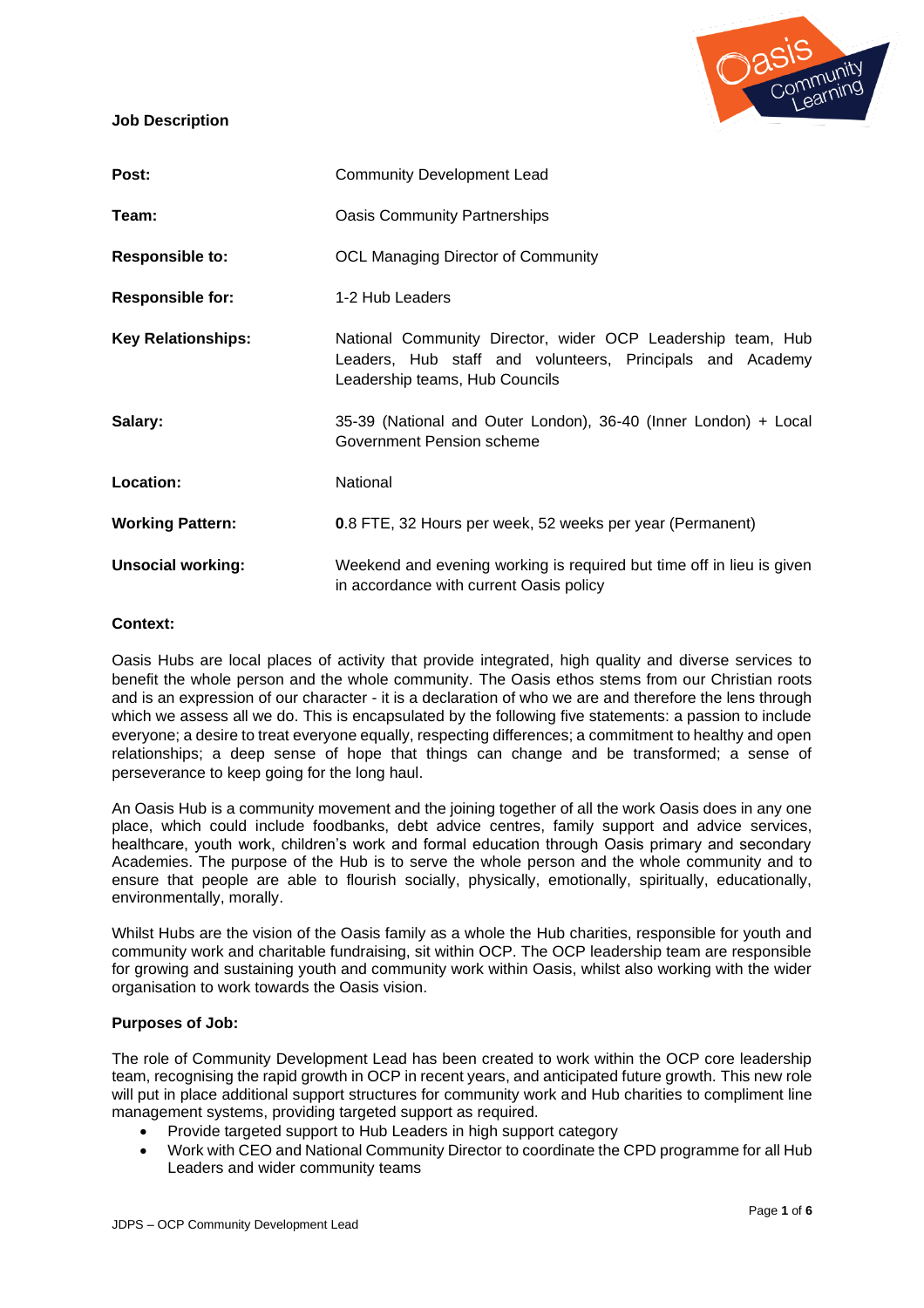

- Support the development of Lead Practitioners and oversee the Lead Practitioner strategy
- Coordinate support offer to Community Project workers within OCL

## **Strategic Responsibilities:**

- 1. **Targeted support to Hubs that require intensive support (generally this will be newer Hubs, but could also be Hubs that have gone through a leadership change, or those that have had to go through a significant restructure). Support should be offered through a hybrid of group and one-one support, in close liaison with the National Community Director**
- Implementation of team support for Hub Leaders in the high support category. Initially this should be outworked as one/two groups of Hub Leaders meeting on a regular basis for intensive training and peer support covering the key aspects of a Hub Leader role.
- Facilitate planning and strategy at a local level within the Oasis governance model, working with Hub Leaders on their short/medium/long term planning
- Support the creation of fundraising strategies with Hub Leaders that are regularly monitored and reviewed, encouraging peer review of funding bids
- Oversee the induction/coaching programme for new Hub Leaders alongside their named line manager
- Line Management of 1-2 Hub Leaders, utilising the OCP systems, including in relation to compliance regarding policy, systems and monitoring and evaluation. (Hub Leaders TBC depending on location.)
- 2. **Working with CEO and National Community Director to coordinate the CPD programme for Hub Leaders, community project workers, Hub staff teams and volunteers.**
- Establish regular use of action learning sets for peer-peer support for Hub Leaders, working within their identified support levels.
- Work with the OCP core leadership team, especially the Community Movement lead, to help created a shared sense of national community movement across all teams, encouraging Hub teams to outwork this is their local context.
- Work with leadership team and network, liaising with key partners to agree the CPD and training offer across the Hubs, include safeguarding, H&S, data, monitoring and evaluation tools etc.
- Work with OCP core team to agree a core training offer across all of OCP, including the Hub Council training, ensuring that all training is accessible to those it is relevant to.
- Establish agreed induction plans for new starters in OCP/community roles across Oasis.

# 3. **Responsibility for the Lead Practitioners within OCP (currently in youth work, advice and guidance and family support).**

- Provide support in a group forum, agree action plans for each practice area and monitor progress.
- Ensure Lead Practitioners are fully integrated into the OCP extended leadership team.
- Monitor development of networks overseen by Lead Practitioners, ensuring they are integrated into the OCP strategy.
- Involve Lead Practitioners in CPD and training offer within OCP.
- Monitoring of engagement with Lead Practitioners and following up with Hub Leaders/line managers as appropriate.
- 4. **Co-ordinate the programme of support to community project workers**
- Ensure that OCL community project workers are linked into OCP training and networks as appropriate.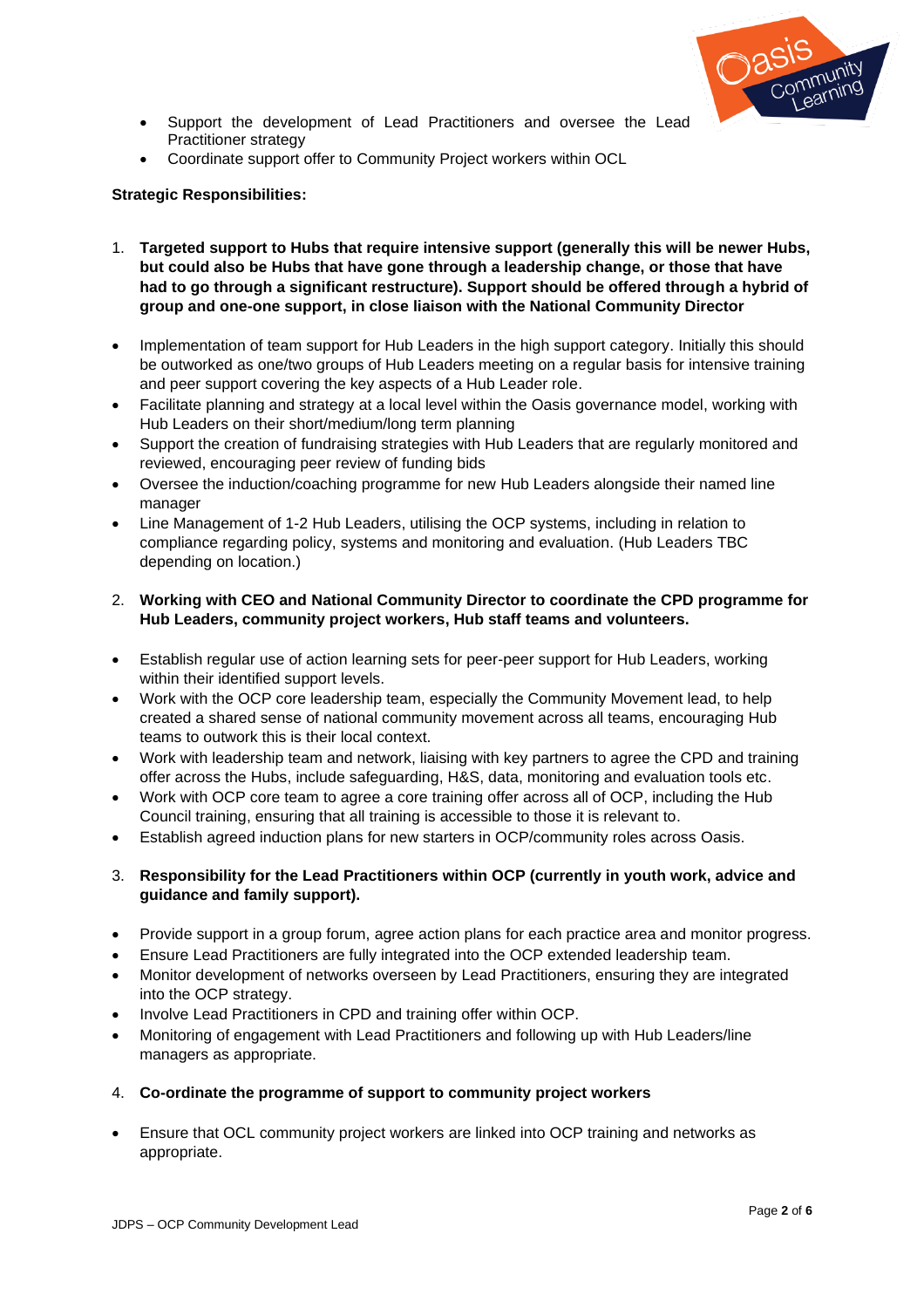

- Work alongside cluster leads to monitor progress of CPW, identifying opportunities for Hub development as appropriate.
- Maintain an up-to-date record of CPW's within OCL, where they are employed and their key link within OCP.

### **Relationships/Partners:**

**Internal:** OCP Leadership team, Wider Oasis leadership teams, Hub Leaders, Hub staff and volunteers, Principals and Academy Leadership teams, Hub Councils

**External:** Training providers, other youth and community organisations

### **General**

- To support and contribute to the purpose of Oasis
- To carry out any other duties as may reasonably be required by your line manager
- To take every opportunity to raise support for Oasis
- Actively to participate in the wider life of Oasis (staff meetings, training etc)

### **Physical Activities**

• Keyboard and VDU use are a significant aspect of this role

### **Safeguarding children, young people and vulnerable adults**

Oasis is committed to safeguarding and promoting the welfare of children, young people and vulnerable adults. We expect all staff to share this commitment and to undergo appropriate checks, which may include an enhanced DBS check.

**The duties of this post may vary from time to time without changing the general character of the post or level of responsibility entailed.** 

#### **Signed:**

| <b>Employee:</b>  | <b>Line Manager:</b> |  |
|-------------------|----------------------|--|
|                   |                      |  |
|                   |                      |  |
| <b>Print Name</b> | <b>Print Name</b>    |  |
| <b>Date</b>       | <b>Date</b>          |  |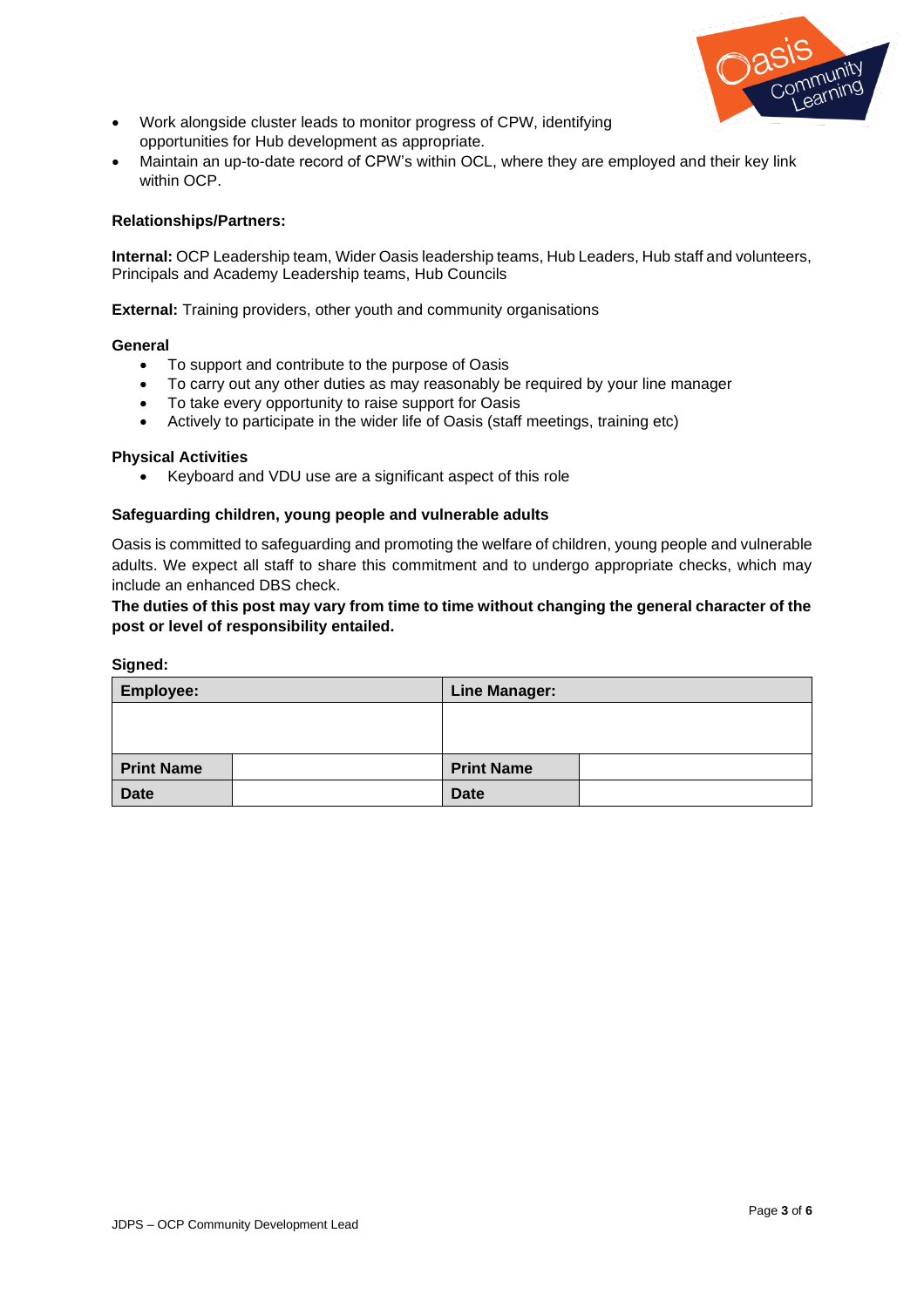

| Person Specification: Community Team Development Lead |  |  |
|-------------------------------------------------------|--|--|
|                                                       |  |  |

|                       | <b>Essential</b>                                                                                                                                                                                                                                                                                                                                                                                                                                                                                                                                                                                                                                                                                                                                                                                                                                                   | <b>Desirable</b>                                                                                     |
|-----------------------|--------------------------------------------------------------------------------------------------------------------------------------------------------------------------------------------------------------------------------------------------------------------------------------------------------------------------------------------------------------------------------------------------------------------------------------------------------------------------------------------------------------------------------------------------------------------------------------------------------------------------------------------------------------------------------------------------------------------------------------------------------------------------------------------------------------------------------------------------------------------|------------------------------------------------------------------------------------------------------|
| <b>Qualifications</b> | Education to degree level or<br>equivalent and /or relevant<br>professional qualification in<br>community development or<br>teaching<br>Evidence of recent commitment to<br>$\bullet$<br>own professional development<br>Recent relevant training in<br>٠<br>Management and Leadership/<br><b>Extended services/ Community</b><br>Development                                                                                                                                                                                                                                                                                                                                                                                                                                                                                                                      |                                                                                                      |
| <b>Experience</b>     | Experience of leading community<br>$\bullet$<br>delivery<br>Experience of growing projects<br>from the initial start-up phase<br>through to maturity<br>Development of partnerships with<br>٠<br>other schools, business and the<br>community<br>Experience of effectively managing<br>delegated budgets/public funds<br>Ability to act strategically and to be<br>involved in direct delivery<br>Recent experience of working with<br>young people and communities<br>Experience of strategic<br>management within a school,<br>statutory, voluntary or commercial<br>organisation<br>Proven record of successful<br>$\bullet$<br>leadership of a community project<br>or an area of school development<br>at a senior level working with other<br>partners<br>Innovative use of resources<br>Evidence of sustained development<br>and improvement in significant | Recent senior leadership<br>$\bullet$<br>experience in extended services<br>and/or specialist school |
|                       | projects<br>Competitive bidding and budget<br>management to maximise funding<br>Experience of working with<br>$\bullet$<br>numerical data and the ability to<br>produce accurate and detailed<br>statistical analysis and reports<br>Experience/knowledge of MS office                                                                                                                                                                                                                                                                                                                                                                                                                                                                                                                                                                                             |                                                                                                      |
| <b>Knowledge</b>      | Thorough knowledge and<br>$\bullet$<br>understanding of the principles,<br>developments and best practice of<br>the Community work and its<br>potential for raising standards                                                                                                                                                                                                                                                                                                                                                                                                                                                                                                                                                                                                                                                                                      | Knowledge of local community<br>opportunities and issues                                             |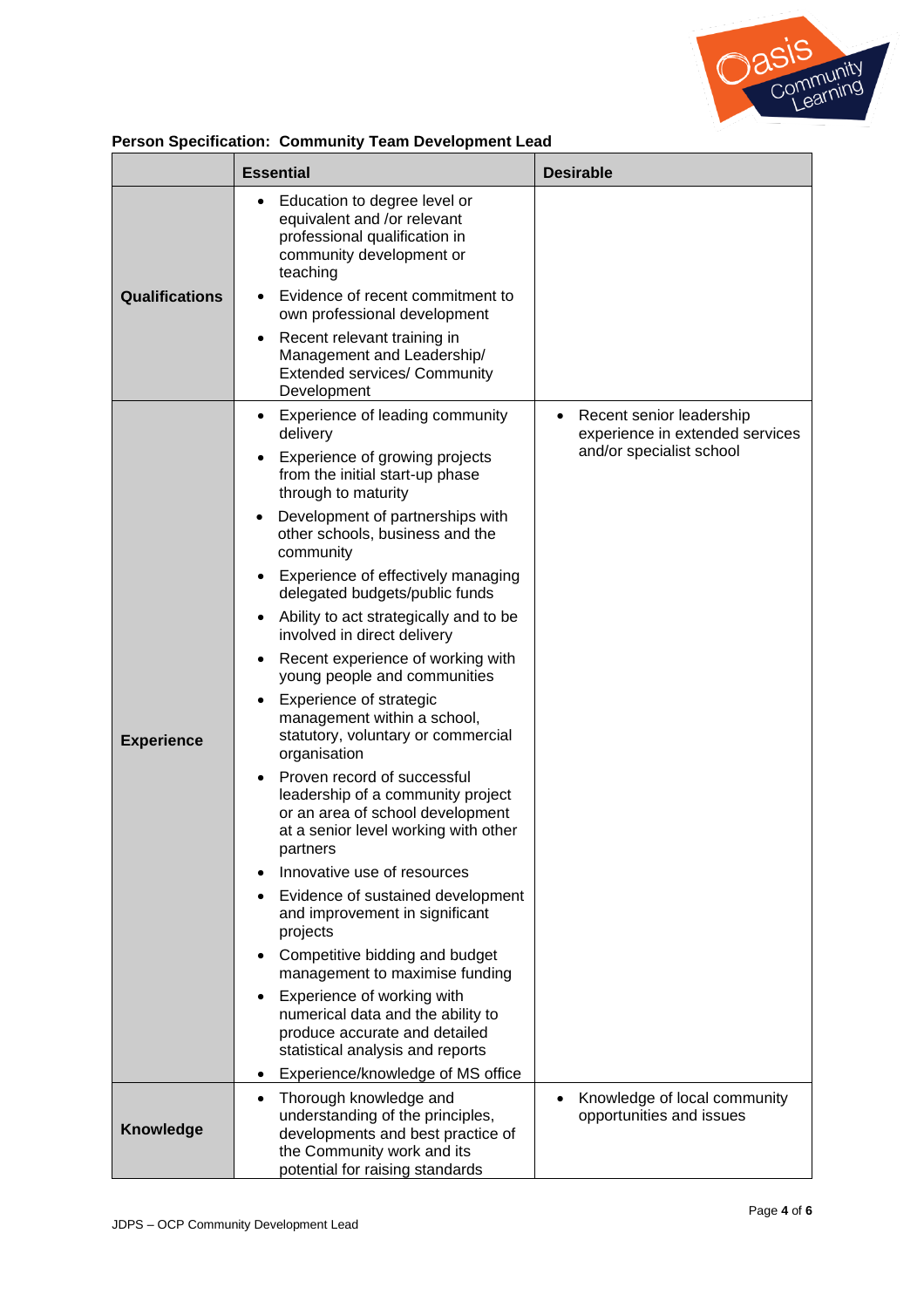

|               | Innovative approaches to working<br>$\bullet$<br>with students, parents, staff and the<br>local community                                                                                                      |                                                               |
|---------------|----------------------------------------------------------------------------------------------------------------------------------------------------------------------------------------------------------------|---------------------------------------------------------------|
|               | Understanding of the practical<br>$\bullet$<br>application of Equality, Diversity<br>and Inclusion                                                                                                             |                                                               |
|               | Possible sources of external<br>funding and principles of effective<br>bid writing<br>Knowledge of safeguarding and<br>promoting the welfare of children<br>and young people                                   |                                                               |
|               | Knowledge and understanding of<br>٠<br>principles and practices of<br>marketing                                                                                                                                |                                                               |
|               | Effective review and evaluation<br>procedures                                                                                                                                                                  |                                                               |
|               | Knowledge and application of ICT<br>systems, budget planning and<br>accounting, health and safety law,<br>and equal opportunities                                                                              |                                                               |
|               | Proven ability to grow and lead<br>٠<br>teams                                                                                                                                                                  | Experience of working in a<br>highly confidential environment |
|               | Experience of senior leadership                                                                                                                                                                                |                                                               |
|               | Excellent communication,<br>presentation and ICT skills                                                                                                                                                        |                                                               |
|               | Excellent interpersonal skills and<br>$\bullet$<br>ability to influence others                                                                                                                                 |                                                               |
|               | Ability to work strategically and<br>collaboratively to lead and manage<br>change, and to direct and co-<br>ordinate the work of others                                                                        |                                                               |
| <b>Skills</b> | Competent co-ordinator, able to<br>inspire and motivate all members of<br>a Hub community                                                                                                                      |                                                               |
|               | Ability to anticipate and problem<br>$\bullet$<br>solve                                                                                                                                                        |                                                               |
|               | Creative and flexible thinker                                                                                                                                                                                  |                                                               |
|               | Excellent prioritisation and time<br>$\bullet$<br>management skills and the ability to<br>work effectively and efficiently<br>within set deadlines and tight<br>timescales                                     |                                                               |
|               | High levels of tact, diplomacy,<br>$\bullet$<br>discretion and ability to<br>demonstrate absolute respect for<br>the confidentiality of information<br>gained as a result of working within<br>a Hub community |                                                               |